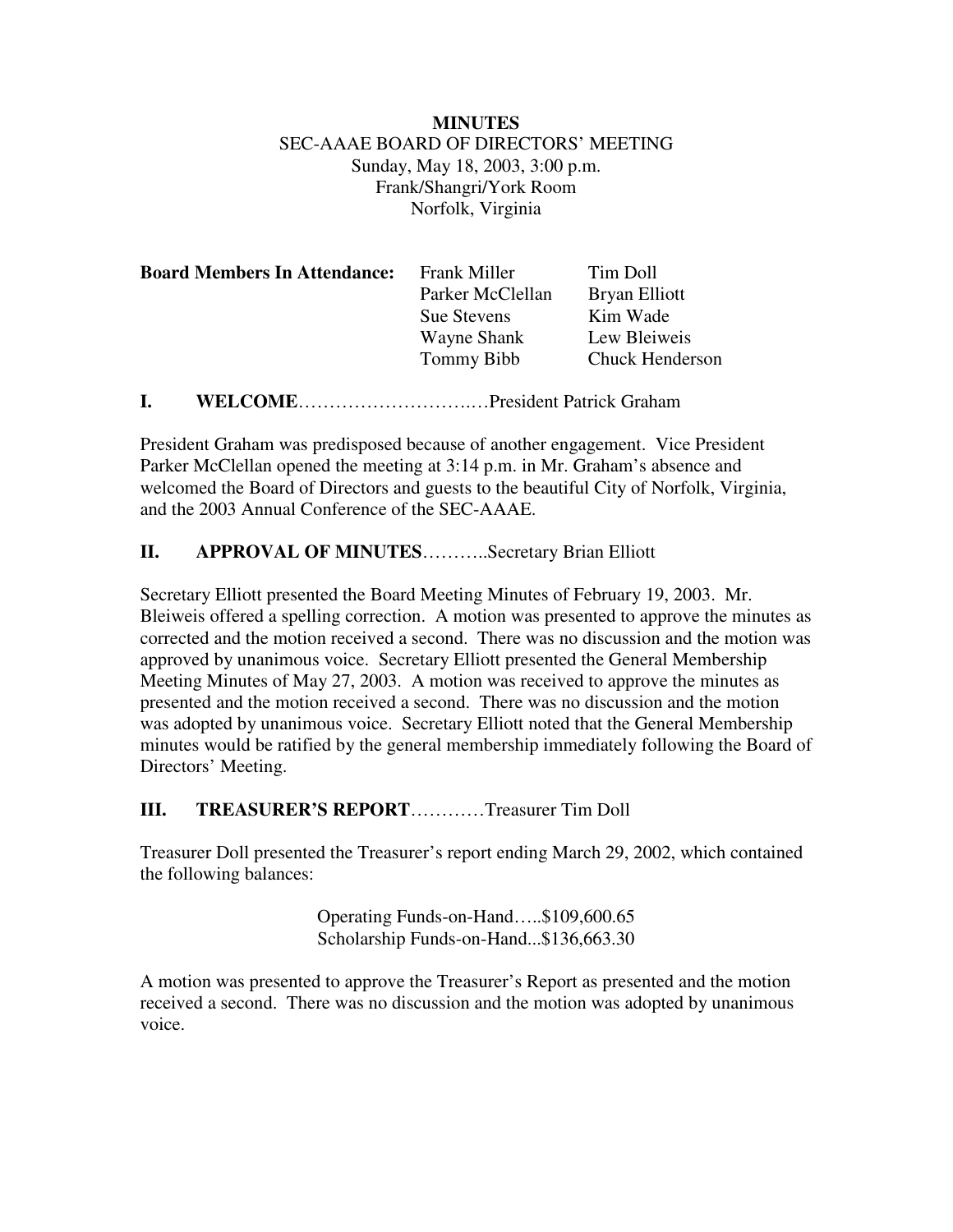#### **IV. COMMITTEE REPORTS**:

#### **EXECUTIVE SECRETARY REPORT**……Bob Brammer

Mr. Brammer had nothing to report at this time.

#### **2003 FINANCE and ADMINISTRATION CONFERENCE**………………………………....David Edwards, Co-Chairman

Mike Laven, Co-Chairman

Mr. Edwards reported that the auditing of the proceeds from the 2003 Finance and Administration Conference continues. He noted that he had received a copy of last year's memo of understanding between the SEC and AAAE from the Executive Secretary and would study that document for additional information.

## **2003 SEC-AAAE ANNUAL CONFERENCE**………………………………...Wayne Shank, Chairman

Mr. Shank reported that a successful Board Dinner was held on the previous evening and it was confirmed that this was proving to be a challenging year for the conference with the economy, the date being held so close to the AAAE Annual Conference and the general state of the industry. He noted that approximately 170 registrations had been recorded. Mr. Shank gave a brief rundown of the economics of the conference planning and the various events that would be presented during the week, and he encouraged everyone to have a good time and enjoy Norfolk.

# **2004 FINANCE and ADMINISTRATION**

**CONFERENCE**………………….……….…….Mike Laven, Co-Chairman Chris Brown, Co-Chairman

Mr. Laven was not in attendance. Vice President Parker McClellan reported that the 2004 Finance and Administration Conference would be held in Florida, in late January or early February of 2004 year. No further details were available. Vice President McClellan noted that AAAE was seeking to extend the site selections out two years. Documentation was presented showing available localities and room rates. It was determined to keep the room rates in the vicinity of \$150.00 per night. Having the conferences in repeating cities was also an issue. Miami, Tampa and Ft. Lauderdale are under consideration for 2004.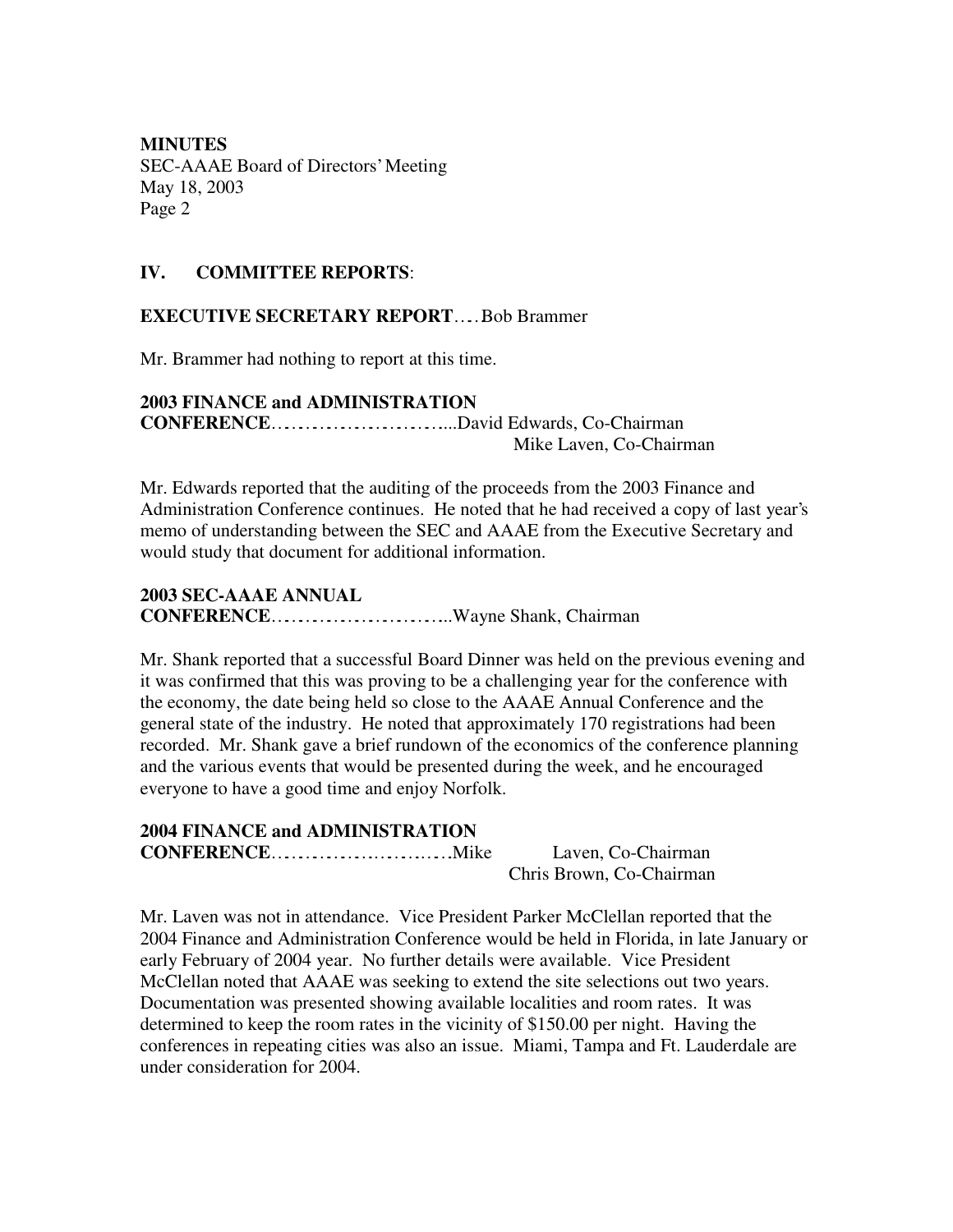#### **2004 SEC-AAAE ANNUAL CONFERENCE**…………………………………Immediate Past President Frank Miller

Immediate Past President Frank Miller noted that the 2004 SEC Annual Conference would be held in Pensacola, Florida, on April 18-20, 2004, at the Hilton Garden Inn on the beach. Room rates are approximately \$135 nightly. Conference rates will also be available on the Friday and Saturday prior to the conference. The Program Committee is being formed and any interested members should contact Mr. Miller as soon as possible.

**2005 SEC-AAAE ANNUAL CONFERENCE**…………………………………Chuck Henderson Bob Brammer

Chuck Henderson from Columbia, South Carolina, made a presentation to bring the 2005 Annual Conference to the Hilton or the Adams Mark in Columbia, South Carolina. Mr. Brammer, on behalf of Mr. Cliff Nash, presented Tunica Mississippi and Sam's Town as a possible location. A motion was proposed for Columbia, South Carolina, and received a second. Following discussion, the motion was adopted by unanimous voice.

## **MEMBERSHIP COMMITTEE**……………….Charles Henderson, A.A.E., Chairman

Mr. Henderson had no report at this time.

## **PROFESSIONAL EDUCATION**………………Wayne Shank, A.A.E., Chairman

Mr. Shank noted that two candidates had been seated for their oral exams during this conference, and neither was successful in achieving their A.A.E. status. Two additional members are in the "pipeline" for orals in the near future. Mr. Shank thanked the appropriate individuals for their cooperation in sitting on the oral boards and invited other A.A.E. members to take part in the oral exam process.

## **MENTORING SUB-COMMITTEE**……………Sue Stevens, Chairman

Ms. Stevens reported that she recommended continuation of the program with some modifications. For instance, a representative from each state would be of benefit. Also, the trip to Hawaii did not appear to offer any incentive to the members in the program. Also, the participating members should be a member of the Chapter.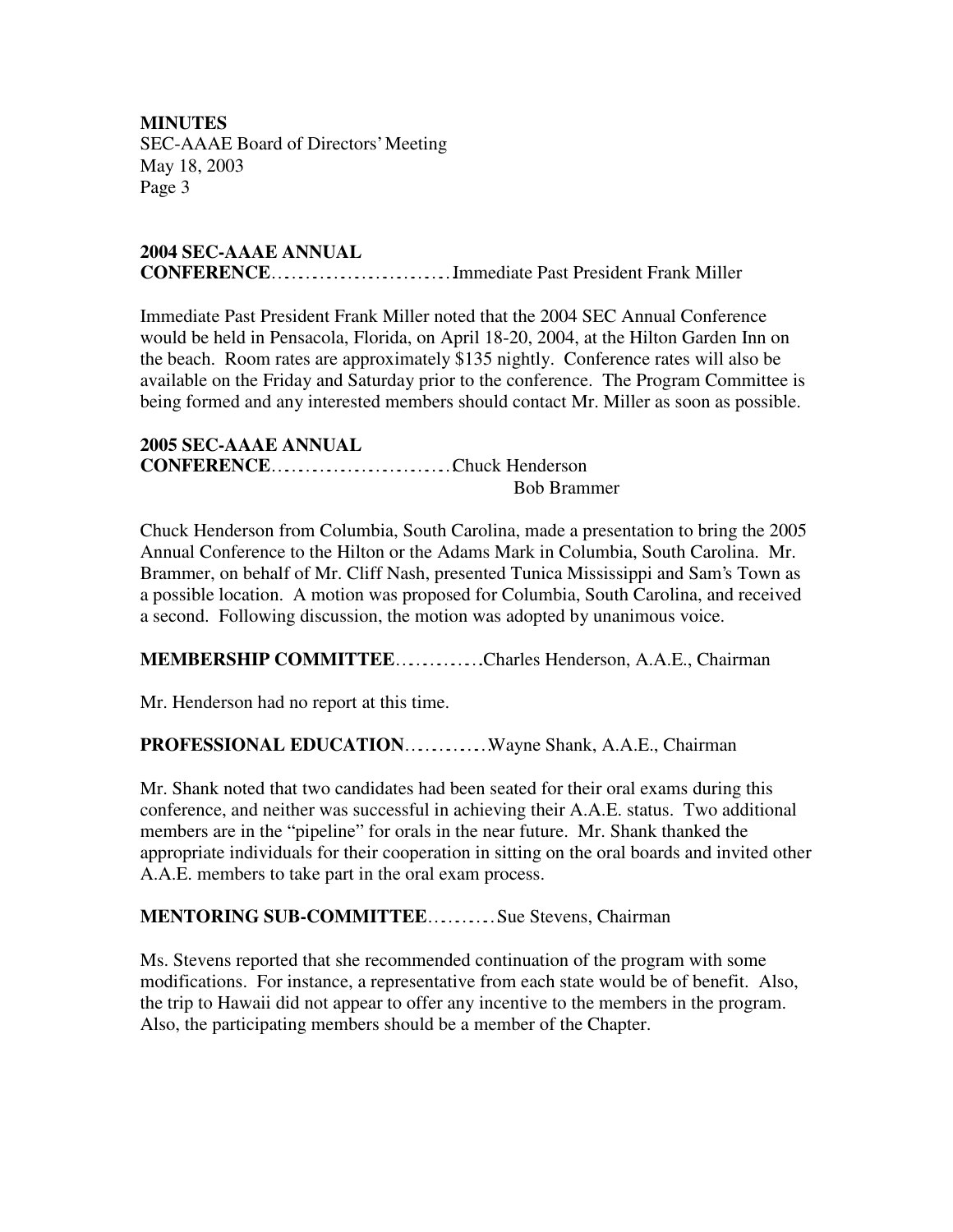#### **GENERAL AVIATION COMMITTEE**……….Bill Marrison, A.A.E., Chairman

Mr. Marrison had nothing to report at this time.

## **SCHOLARSHIP COMMITTEE**………………Ken Spirito, A.A.E., Co-Chairman Lew Bleiweis, A.A.E., Co-Chairman

Mr. Bleiweis reported that COTE' had received one application returned from Fairmont State University. He noted that no applications were received from Auburn for their two guaranteed scholarships. Mr. Spirito recommended placing the Auburn scholarships back into the fund and allowing them to continue to draw interest. He noted that COTE' had made some recommendations to encourage greater participation and those recommendations would be considered after discussion with the school representatives.

## **DIVERSITY COMMITTEE**……………………Chandra Calhoun, Chairman

Ms. Calhoun was not in attendance.

## **CORPORATE LIAISON COMMITTEE**….….Heather Harms, Chairman

Ms. Harms reported that the SEC-AAAE Corporate Award of Excellence was ready to be presented during the course of the Awards Luncheon. She indicated that she had some ideas to improve the committee and she thanked the Board for allowing her participation in the Committee and offered her future service.

#### **EXECUTIVE EMERITUS COMMITTEE**…...Billy Simmons, Co-Chairman Ed Foster, Co-Chairman

Mr. Simmons and Mr. Foster were not in attendance. Mr. Brammer noted no applications for executive emeritus membership were currently on-file.

#### **NOMINATIONS COMMITTEE**………………Susan Stevens, A.A.E., Chairman

Mr. Miller offered the following Slate of Officers for the years 2003-2004:

Mr. Patrick Graham, A.A.E., Immediate Past President Mr. Parker McClellan, Jr., A.A.E., President Mr. Bryan Elliott, A.A.E., Vice President Mr. Tim Doll, A.A.E., Secretary Mr. David Edwards, A.A.E., Treasurer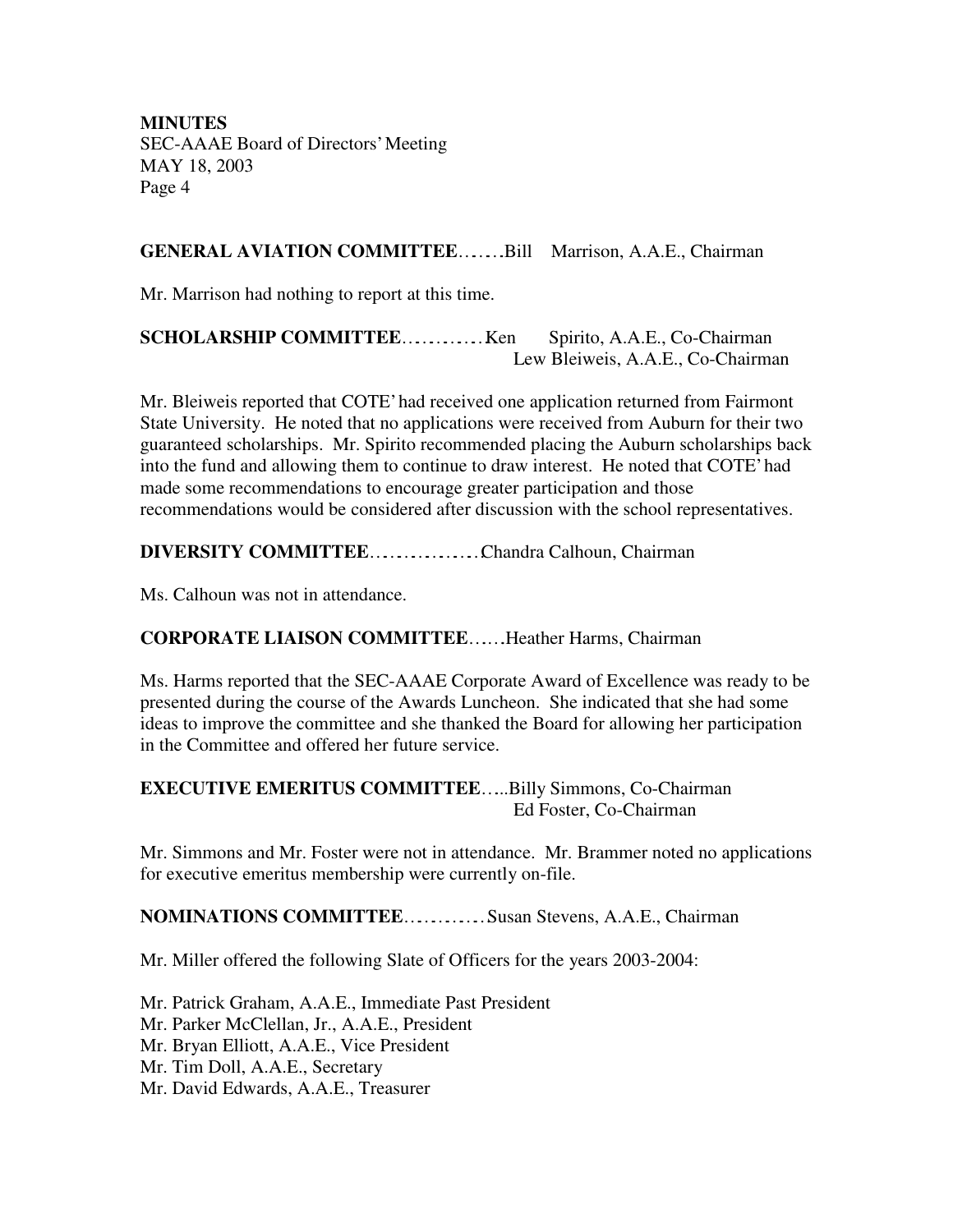Mr. Tommy Bibb, A.A.E., Board Member-at-Large Ms. Kimberly Wade, A.A.E., Board Member-at-Large Lew Bleiweis, A.A.E., Board Member-at-Large Mr. Jim Bennett, A.A.E., Board Member-at-Large Mr. Ken Spirito, A.A.E., Board Member-at-Large Mr. Bill Marrison, A.A.E., Board Member-at-Large

Following little discussion, the slate of officers was approved by the Board of Directors for presentation to the General Membership for its ratification.

Vice President McClellan indicated an orientation program should be created to avoid any confusion regarding the nominations process and the expectations of service. Following discussion it was determined a meeting would be held on May 19, 2003, to discuss this issue in detail.

#### **WEBMASTER'S REPORT**……………………Ms. Heather Harms, Chairman

Ms. Harms reported that the Chapter's Web Page could be reviewed at www.secaaae.org and she encouraged everyone review the site and make any recommendations for improvements.

#### **RESOLUTIONS & BY-LAWS**………………...Bob Brammer

Mr. Brammer noted that he had prepared Resolutions of Appreciation for ratification by the full membership. Resolutions were prepared for Mr. Wayne Shank, A.A.E., Chairman of the 2003 Conference Committee, The Honorable Paul D. Fraim, Mayor of the City of Norfolk; Mr. Steve Keup, General Manager of the Norfolk Waterside Marriott; Mr. Richard D. Roberts, Chairman of the Norfolk Airport Authority; and Mr. Patrick Graham, A.A.E., SEC-AAAE President, 2002-2003. There was no discussion regarding the resolutions and the Board, by consensus, approved presenting the resolutions to the general membership for ratification.

#### **V. OLD BUSINESS:**

There was no old business for consideration.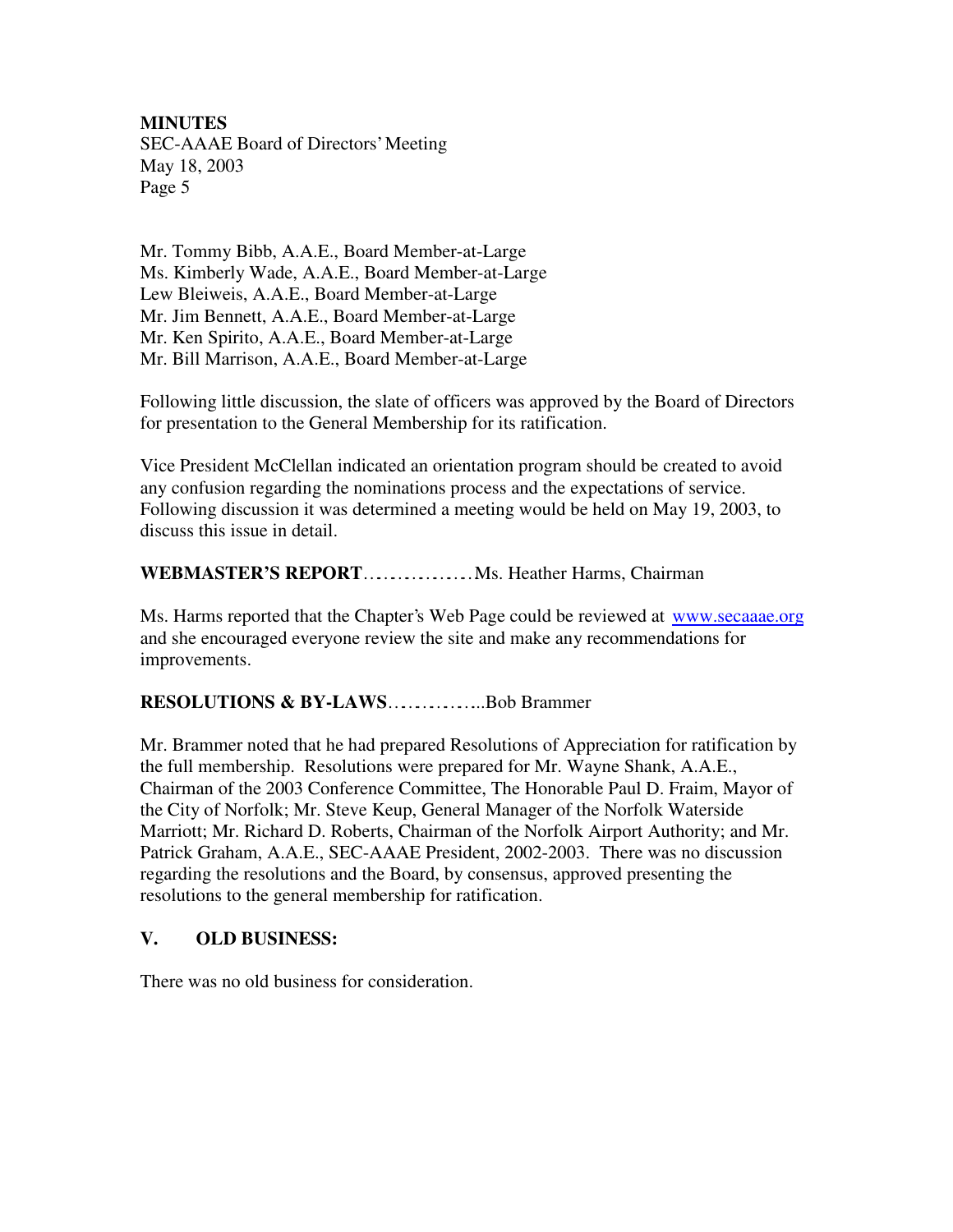# **VI. NEW BUSINESS:**

Officers' and Directors' Liability Insurance…… Lew Bleiweis

Mr. Bleiweis offered a synopsis of the current insurance policy held by the Chapter for Officers' and Directors' Liability. He noted that the premium for the policy had doubled in cost (from slightly over \$2,000 to slightly over \$4000). Following discussion, it was determined that terrorism insurance was not necessary and the engineering fee was not understood or considered necessary for this policy. Surplus lines taxes and filing fees and other issues were also in question. Mr. Bleiweis offered to proceed with further investigation and report back to the Board of Directors within a month. Mr. Chip Barclay recommended that Mr. Bleiweis consult with the AAAE staff regarding AAAE's coverage for Chapters.

Budget Amendment…………………………….Parker McClellan

Mr. McClellan called for a budget amendment of \$7,000 for the travel line item to allow for travel assistance by the Officers and the President. Following little discussion, a motion was presented to accept the budget amendment as presented. The motion received a second, there was no further discussion and the motion was adopted by unanimous voice.

Ms. Bonnie Allen was in attendance and offered to answer any questions on the proposed ACI-AAAE "Code-Share Agreement."

Mr. Chip Barclay saluted the Chapter for its participation with the AAAE Scholarship Foundation.

Mr. David Edwards noted a need for a more formal agreement between AAAE and SEC-AAAE in regard to the Finance and Administration Conference.

Mr. Brammer noted that the Record Date for the Pensacola General Membership Meeting is March 18, 2004.

## **VII. ANNOUNCEMENTS**:

Ms. Bonnie Allen stated that in regard to incentives for participation in the A.A.E. program, the Chapter might consider participation in the Jerry Olson Scholarship Fund as an incentive to become an A.A.E.